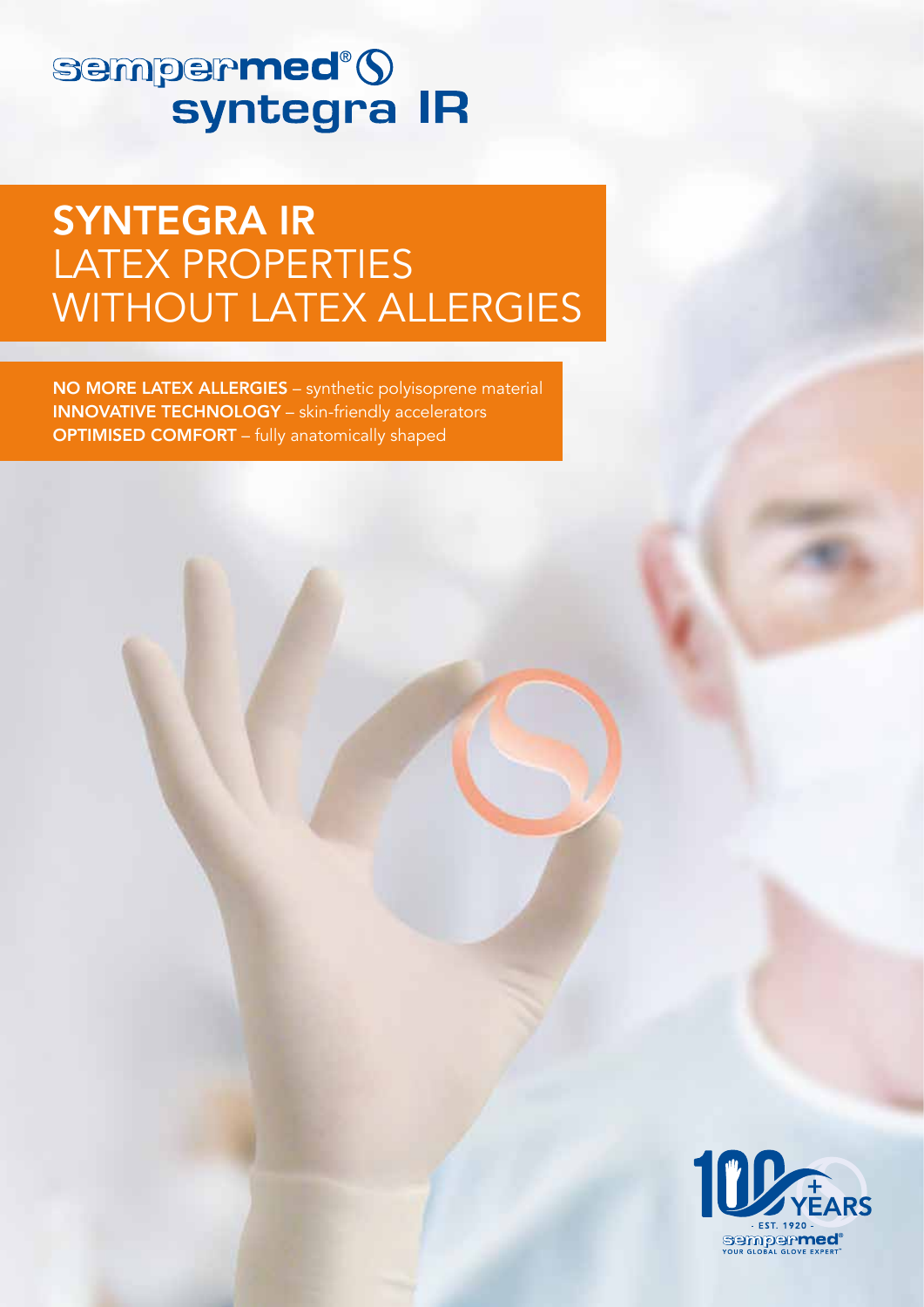#### SEMPERMED® SYNTEGRA IR

## OUR NEXT GENERATION SYNTHETIC GLOVES.

The Sempermed® Syntegra IR is made from synthetic polyisoprene, a strong and very elastic material, and possesses similar physical properties to natural rubber latex without its disadvantages.

#### LATEX ALLERGY PREVENTION MADE FROM SYNTHETIC POLYISOPRENE

Sempermed® Syntegra IR protects surgeons and patients as it is:

- powder free
- $\blacksquare$  free from natural rubber latex
- $\blacksquare$  free from allergenic proteins

This greatly reduces the risk of sensitisation, especially for persons with atopy.

#### PATENTED TECHNOLOGY FOR QUICK AND EASY DONNING

Sempermed® Syntegra IR is quick and easy to don in every situation thanks to its elastic material and an inner coating that considerably reduces friction resistance when putting on a glove.

In high-risk surgical procedures, double donning provides enhanced safety. Our Sempermed surgical gloves allow for the easy donning of two pairs of gloves without sacrificing wearing comfort and dexterity.



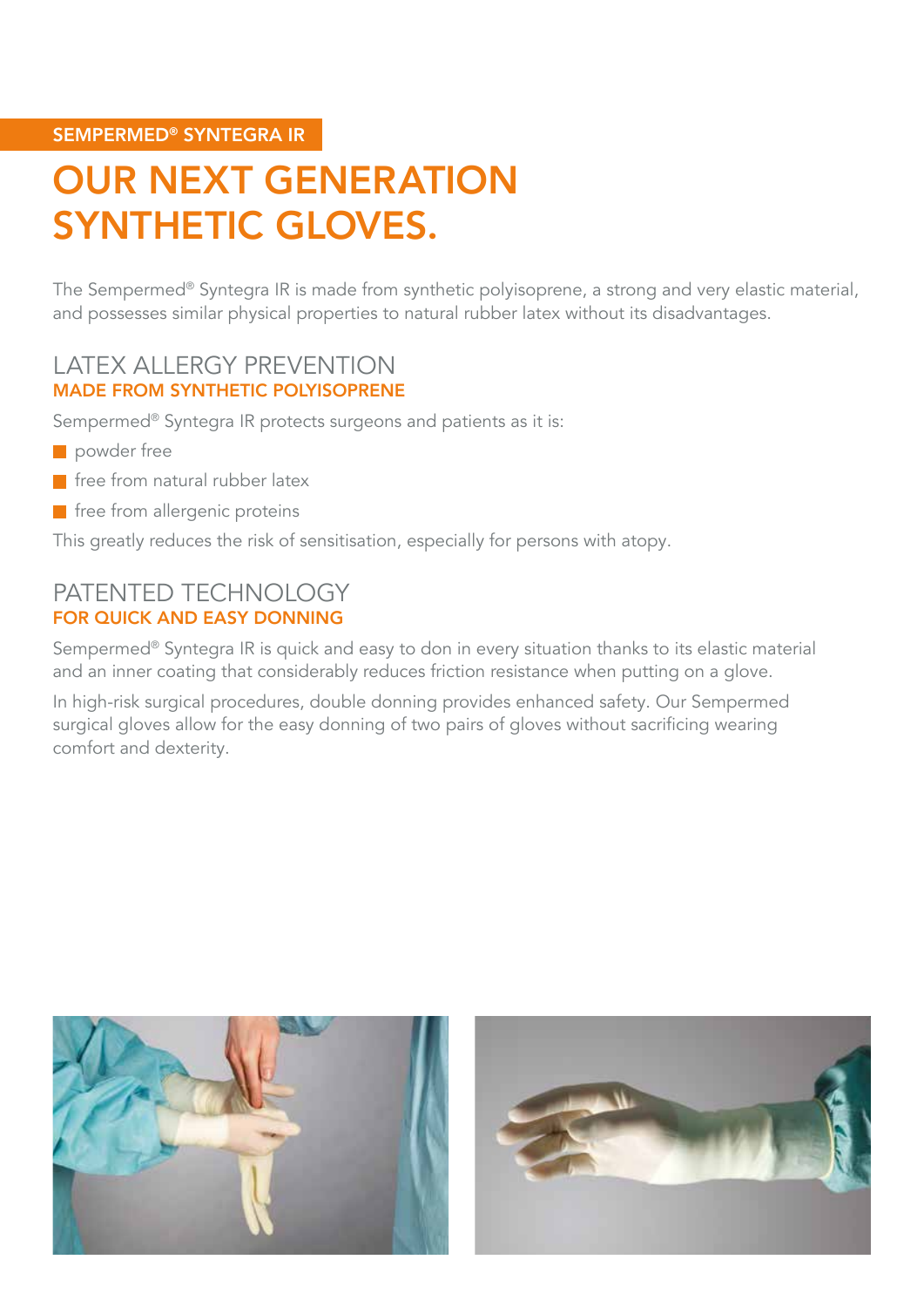### OPTIMISED COMFORT FULLY ANATOMICAL SHAPE

Developed specifically for the requirements of working in an OR, the fully anatomical shape featuring curved fingers and a slightly wider back of the hand mimics a natural, relaxed hand posture. This ensures that your hands won't tire as easily, even when performing long surgical procedures.

#### MAXIMUM SAFETY FOR A CONFIDENT GRIP

The micro-rough surface allows for the confident handling of surgical instruments even in wet environments, while the innovative polyisoprene material results in a tactile sensitivity that's comparable to natural rubber latex. The optimised wall thickness maximises safety without sacrificing wearing comfort.

## CONVINCING TECHNOLOGY INNOVATIVE ACCELERATORS

Innovative accelerators such as special dithiocarbamates and xanthogenates are used to produce the Sempermed® Syntegra IR.

Compared to gloves made with conventional accelerators, this results in a reduced risk of developing type IV allergies.